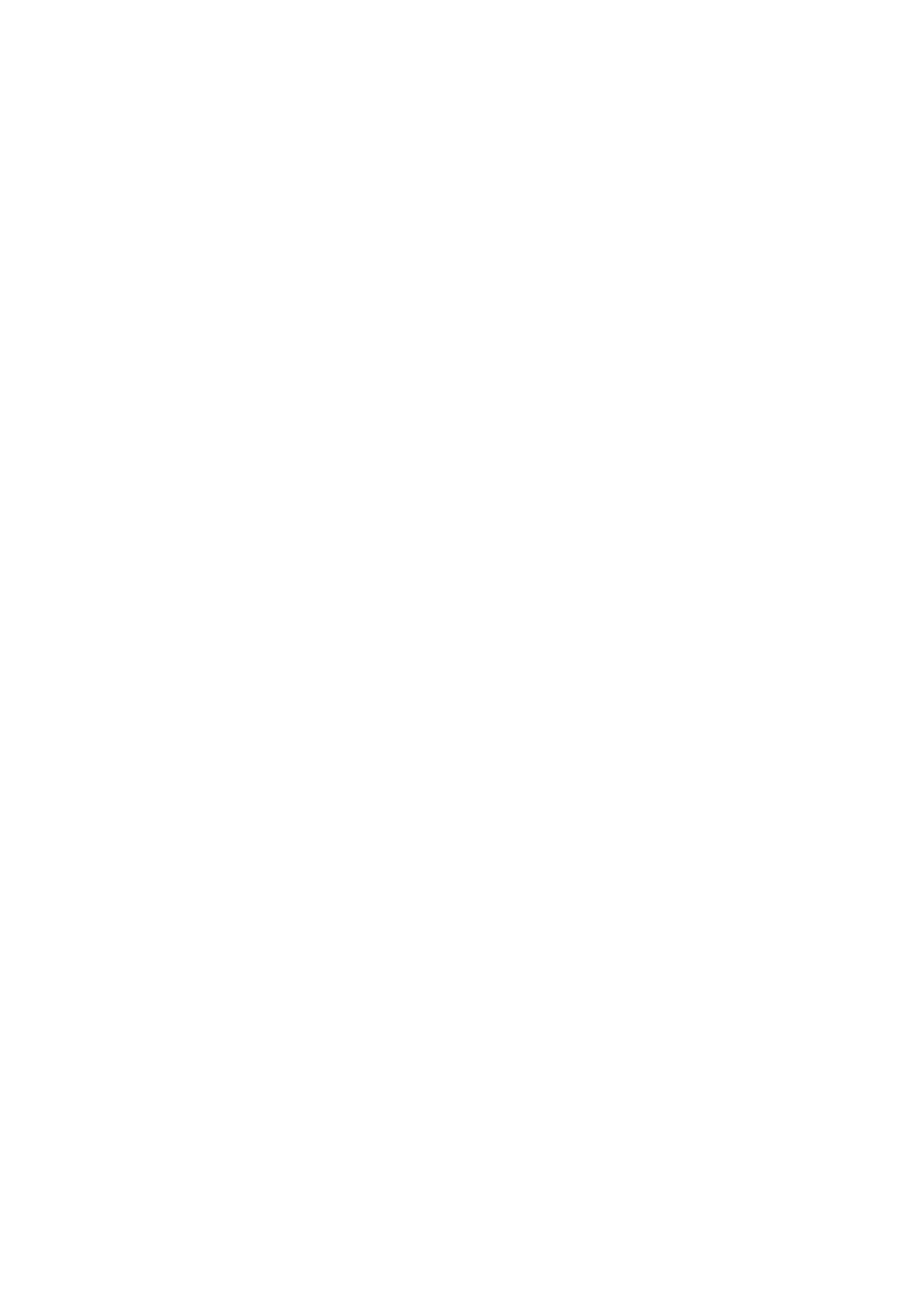- **1.** At its meeting in March 2012, the Governing Body, in its further consideration of the article 26 complaint submitted in June 2010 for the non-observance by the Government of Myanmar of the Freedom of Association and Protection of the Right to Organise Convention, 1948 (No. 87), welcomed the important developments that had occurred since its last consideration of the matter in November 2011 and:
	- (a) decided to defer to its 316th Session (November 2012) a decision on the appointment of a commission of inquiry;
	- (b) in the meantime, welcoming the Government's stated commitment, expressed its firm expectation that the Government will facilitate the strengthening and expanded capacity of the ILO Liaison Office, including through the approval of visa applications for new staff to foster and monitor the environment necessary for the effective implementation of the Labour Organization Law and its implementing Rules in a manner which is in full conformity with the Freedom of Association and Protection of the Right to Organise Convention, 1948 (No. 87). To this end, the Governing Body urged that intensive technical cooperation and a full-fledged awareness-raising campaign begin immediately on the new legislative framework and international standards and principles in the area of freedom of association for all relevant stakeholders, including workers, employers, their representatives, and public officials (such as registrar officials, judges, police and the armed forces).
- **2.** In the resolution concerning the measures on the subject of Myanmar adopted under article 33 of the ILO Constitution in relation to the observance of the Forced Labour Convention, 1930 (No. 29), the International Labour Conference requested the Director-General: to prepare for the November 2012 session of the Governing Body a report on ILO technical cooperation priorities for Myanmar, including the resources required. The report is to include progress made in the implementation of the Joint Strategy for the elimination of forced labour in Myanmar, the operation of new labour legislation, including freedom of association, and on the impact of foreign investment on decent working conditions in the country. Such report is before the Governing Body in document GB.316/INS/5/5.
- **3.** Since the March session, there have been a number of important developments in Myanmar in relation to freedom of association and the technical cooperation provided by the ILO aimed at promoting improved implementation of Convention No. 87. In particular, the Government approved a visa application for new staff to foster and monitor the environment necessary for the effective implementation of the Labour Organization Law and its implementing Rules in a manner which is in full conformity with Convention No. 87. In this respect, the Chief Technical Adviser for the Freedom of Association Project, Mr Ross Wilson, joined the ILO Liaison Office in Yangon on 18 June 2012. One of his principal objectives is to support the development of strong and representative organizations of workers and employers to achieve sustainable labour market relationships, institutions and practices, and an efficiently and fairly functioning industrial relations system. His advice and assistance has been provided to all the tripartite constituents of the ILO in the country. A technical cooperation project on awareness raising and training in the area of freedom of association has begun and further donors have been contacted to support tripartite capacity building and to foster social dialogue.
- **4.** Following the entry into force of the Labour Organization Law, the ILO Liaison Office has been informed of the registration of 263 workers' organizations and 12 employers' organizations.

 $1$  GB.313/PV, para. 146.